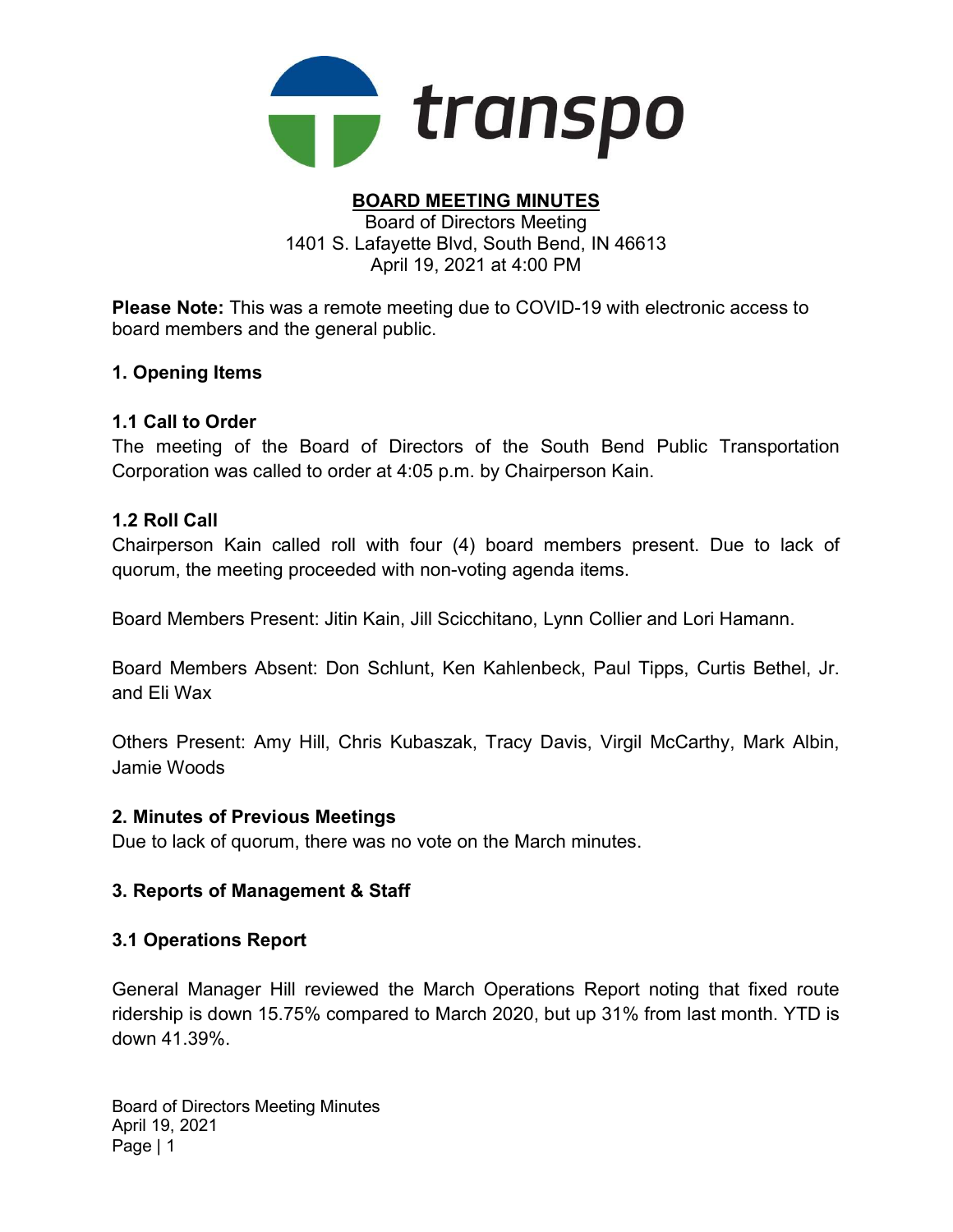Access ridership is down 10.21% compared to March 2020, but up 23.5% from last month. YTD is down 41.26

The Safety Report showed two (2) preventable accidents, zero non-preventable accidents and yard accidents in March 2021.

The Passenger Service Reports were reviewed noting 12 fixed route reports received with three (3) unsubstantiated, six (6) monitored for future action and two (2) resulted in discipline. There was one (1) Commendation.

Access received one (1) complaint.

Member Hamann asked if Transpo has received any pushback from passengers regarding the Federal Mask mandate. General Manager Hill responded that there have been a few instances where passengers have refused to wear a mask and have been denied boarding.

The full report was included in the board packet.

#### 3.2 Finance Report

Controller Kubaszak reviewed the Finance Report noting that Passenger Revenue was positive by \$937 for the month.

He highlighted the Cash Forecast remains positive through the year, but will be adjusted as we move forward since it is based on historical trends. He pointed out that the CD was rolled over with interest and an additional \$100,000 added. A short term loan with 1<sup>st</sup> Source Bank was also paid off. Overtime continues to be down compared to 2019.

Vice Chairperson Scicchitano mentioned last week's Finance Committee meeting noting that it was a thorough review of current financials and open grant items. She appreciated the time and detail that was put into the reporting.

The full report was included in the board packet.

## 3.3 Human Resource Report

Director Davis review the report noting there were a total of five (5) hires in March including three (3) part-time fixed route operators, one (1) part-time Information Booth Specialist and one (1) full-time Director of Marketing.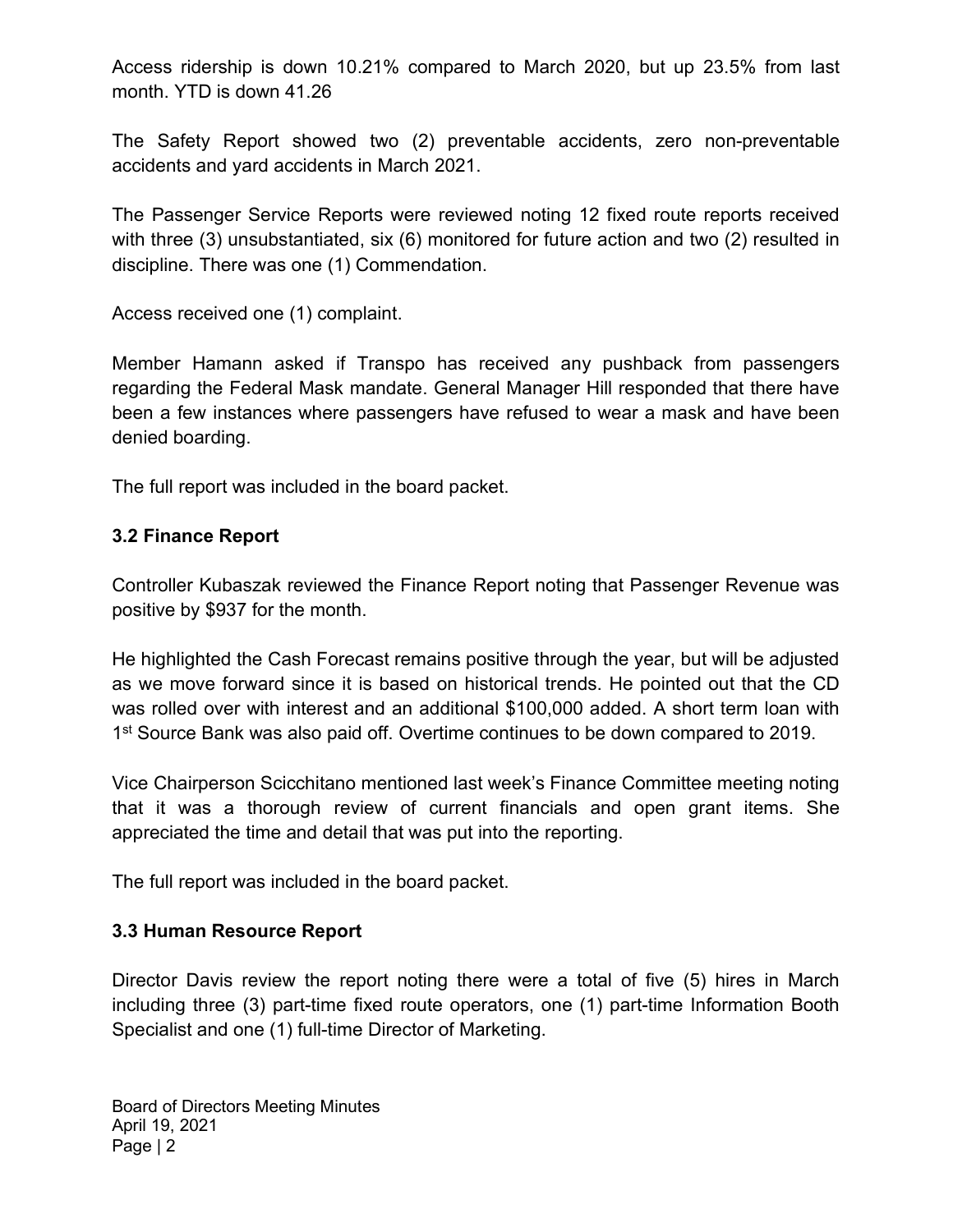She reviewed the open positions and noted there would be another Employment Open House scheduled followed by a training class in June.

The full report was included in the board packet.

#### 3.4 Maintenance Report

Director McCarthy reviewed the Maintenance report noting 45 preventative maintenance inspections were completed. There were no service interruptions, 21 bus changes without interruption and 37 service calls.

Chairperson Kain asked General Manager Hill for an update on the new vehicles. She confirmed there are a total of nine (9) New Flyer '35 CNG buses to replace aging vehicles. The first one has been delivered and the remaining are on track to be delivered by the end of May. Transpo has received eight (8) Access paratransit vans with an additional one on order. Once on property, inspections are completed with camera and radio systems installed.

In the short-term, Transpo is focused on replacing the remaining fixed route buses that are well beyond their useful life. The Low and No Emission Grant application was submitted April 8<sup>th</sup> with the award announcements anticipated for Summer 2021. Transpo will also be applying for the final round of state VW Mitigation Funding and the FTA's Bus and Bus Facilities Infrastructure Grant once it is announced. In the long-term, and as part of the strategic plan, Transpo is focused on continuing the fleet replacement program and getting to the point where there is funding to replace 2-3 vehicles a year to maintain a lower average fleet age.

Member Hamann asked if there would be additional opportunities for electric with the new administration in place. General Manager Hill responded any additional investment in public transit is good. Pursuing electric fixed route buses would be costly due to the cost per vehicle and the extensive charging infrastructure that would be required, but Transpo remains open to exploring opportunities as they become available. Chairperson Kain also noted there may be opportunities to explore electric for nonrevenue service vehicles as they are replaced.

The full report was included in the board packet.

## 3.5 Marketing Report

Director Albin reviewed the Marketing report and highlighted Transpo's participation in the Youth Service Bureau Safe Place Week media event at the airport and the extension of the mobile ticketing pilot program.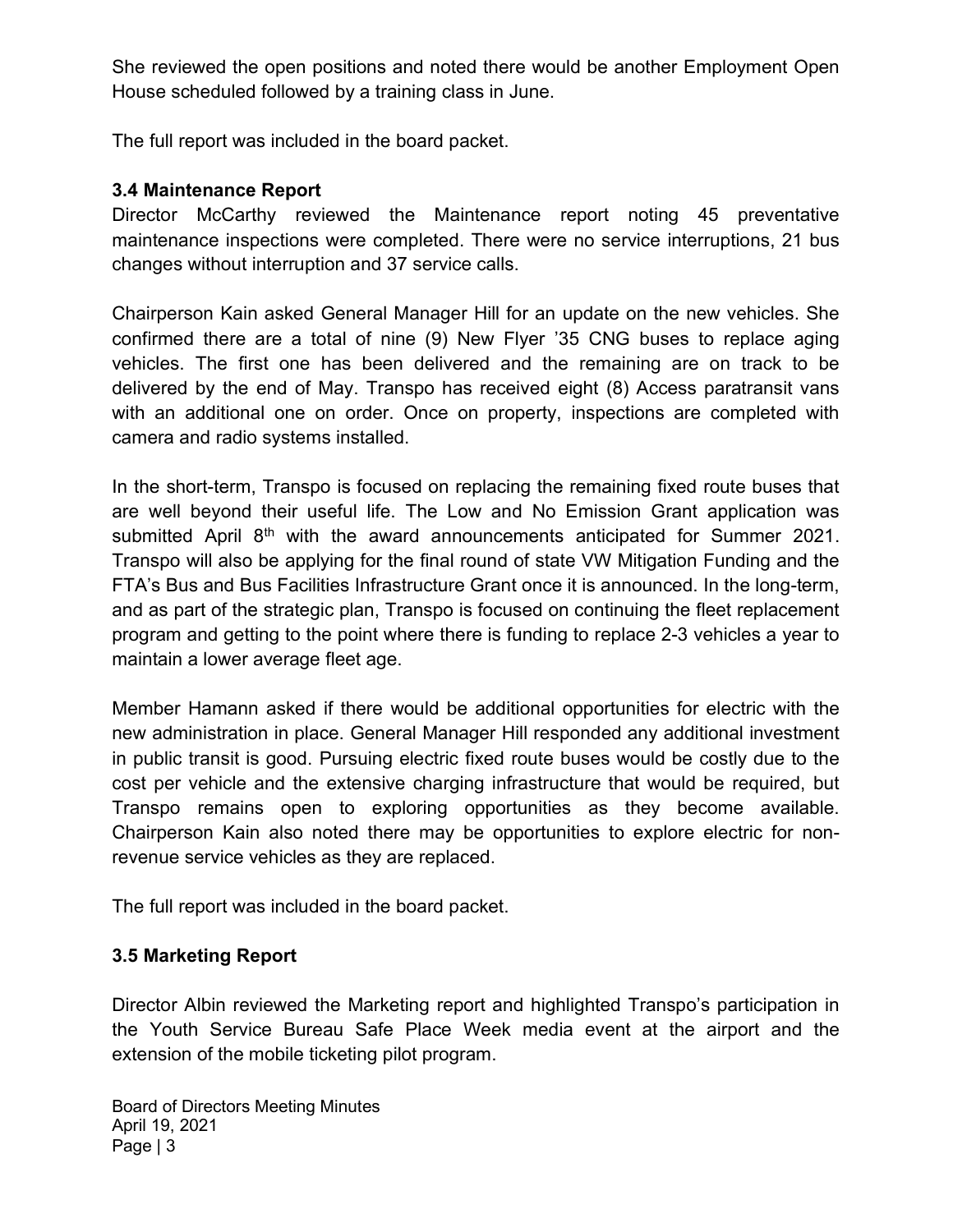The full report was included in the board packet.

## 3.6 Administrative Report

General Manager Hill reviewed the Administration Report and noted Transpo has been working with state legislators and other systems across the state to add non-reverting language to the budget; however, the request was declined. In light of the state's announcement that there is an additional \$2 billion to be allocated towards the budget, Transpo and other systems are requesting the 15% PMTF cut for 2021 be restored.

In regards to other funding, Transpo is still waiting to hear about the American Rescue Plan allocations for our UZA.

Transpo is working with MACOG to finalize the timeline for the COA and also discussing transit planning options.

The full report was included in the board packet.

#### 4.0 Introductions to Resolutions

#### 4.1 RESOLUTION 10-2021

A RESOLUTION OF THE BOARD OF DIRECTORS OF THE SOUTH BEND PUBLIC TRANSPORTATION CORPORATION, SOUTH BEND, INDIANA APPROVING THE FINANCIAL TRANSACTIONS DURING THE MONTH OF MARCH WITHIN THE CORPORATION'S CAPITAL IMPROVEMENT FUND.

**Staff Report:** Investments and payments were made from the Capital Improvement Fund during the month of March 2021. The Corporation's share, which is required by the Federal government, totaled \$214,549.21.

## 4.2 RESOLUTION 11-2021

A RESOLUTION OF THE BOARD OF DIRECTORS OF THE SOUTH BEND PUBLIC TRANSPORTATION CORPORATION, SOUTH BEND, INDIANA APPROVING THE FINANCIAL TRANSACTIONS INCURRED DURING THE PAST THIRTY-ONE DAYS OF MARCH WITHIN THE CORPORATION'S PAYROLL & TRANSPORTATION FUND.

Staff Report: There were a total of 91 checks issued March 1-31 for a total disbursement of \$349,283.31.